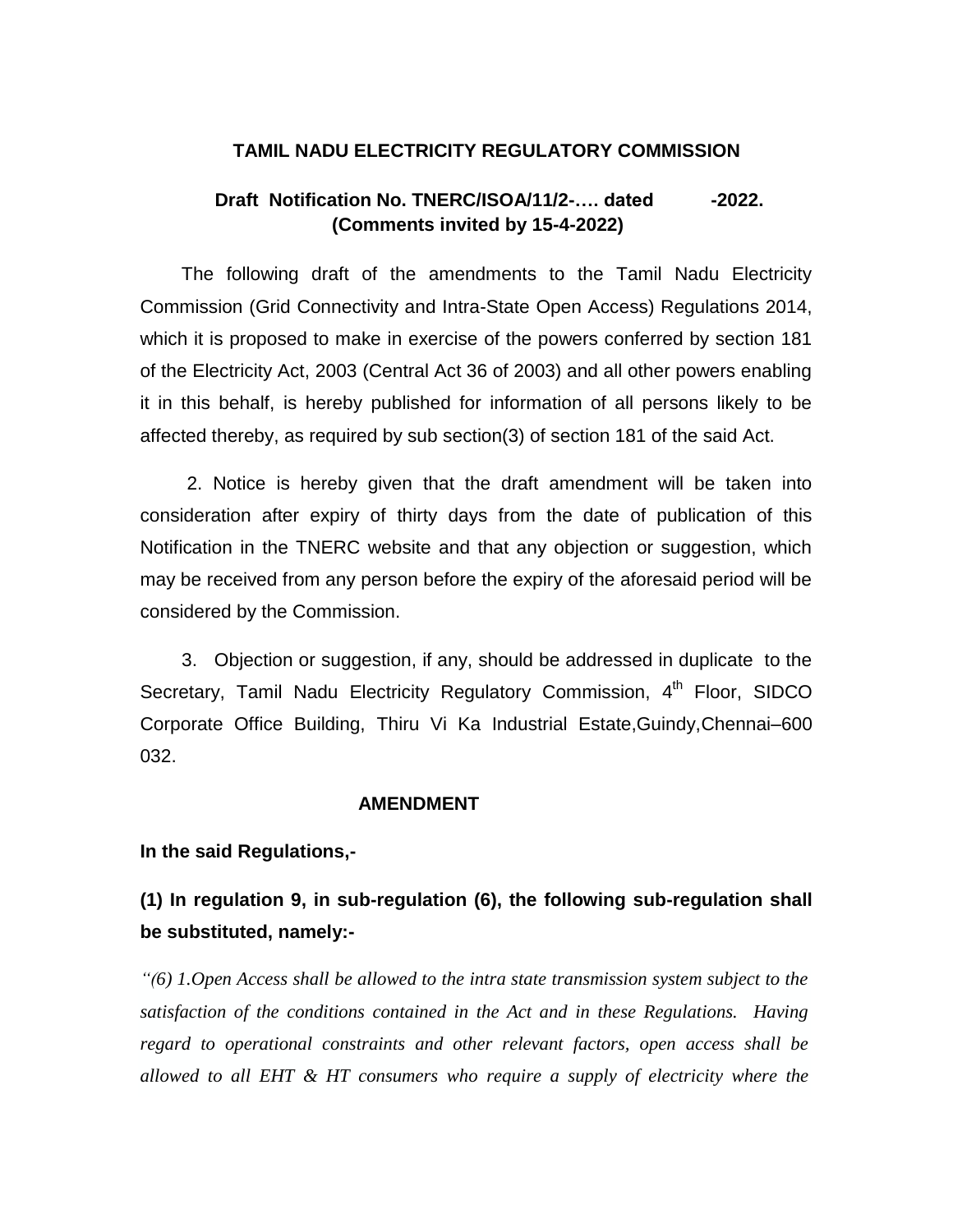*maximum power made available at any point of time exceeds one mega watt;*

*Provided further that open access shall be allowed to all EHT & HT consumers within their contracted demand subject to the terms and conditions of supply.*

*Provided further that when a person opts for open access from a wind generating plant or solar generating plant, the contracted demand for open access shall be reckoned as a per cent of its Capacity Utilisation Factor (CUF) as illustrated below. CUF for Wind Energy Generators(WEGs) and Solar Power Generators(SPGs) shall be the applicable CUF on the date of commissioning of the WEGs and SPGs notified in the tariff orders of the Commission. A CUF of 29.15% for the WEGs commissioned from 7.10.2020 and a CUF of 21% for the SPGs commissioned from 16.10.2020 shall be considered.* 

*Illustration:*

*For a 2 MW WEG commissioned in 2021, the contracted demand shall be :* 

*29.15/100 \*2=0.583 MW.*

*For a 2 MW SPG commissioned in 2021, the contracted demand shall be :*

*21/100\*2=0.42 MW.*

(By order of the Tamil Nadu Electricity Regulatory Commission)

 (S.Chinnarajalu) **Secretary**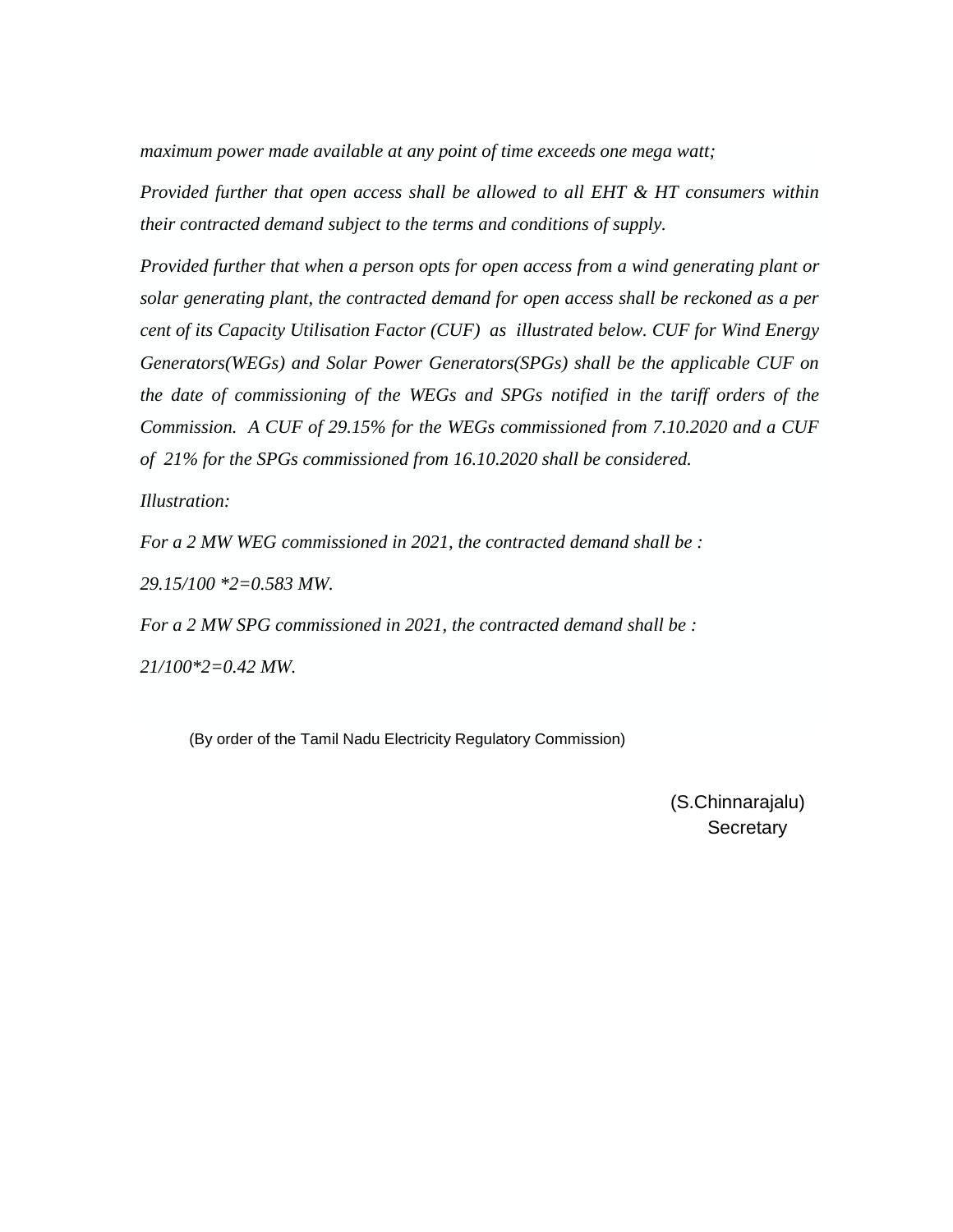#### **Explanatory Statement**

**1.** The Government of Tamil Nadu has issued a Policy directive under section 108 of the Electricity Act,2003 vide G.O (Ms) No.37 Energy(D1) Department dt.17.04.2018 to the Commission to amend the sub-regulation (6) of Regulation 9 of the Electricity Act,2003 duly allowing open access to the consumers availing maximum load of 1 MW and above at any point of time in line with the  $5<sup>th</sup>$ proviso to sub-section (2) of section 42 of the Electricity Act,2003 based on the representation of the Chairman and Managing Director/TANGEDCO.

**2.** The Government of Tamil Nadu passed the G.O (Ms.) No.37 dt.17.4.2018 accepting the proposal of the Chairman and Managing Director/TANGEDCO setting out reasons for issuance of the same.

**3.** Para 4,5,6 of the G.O Ms.no.37 dt.17.4.2018 are extracted below:

*"4. The Chairman and Managing Director, TANGEDCO, Chennai has also stated that section 42(2) of the said Electricity Act, 2003 mandates open access only to the consumers with demand above 1 MW, and that none of the States, except Tamilnadu offer open access to the consumers with less than 1 MW demand. A miscellaneous petition in this regard has already been filed in TNERC with the prayer to amend regulation 9(6) of the Tamilnadu Electricity Regulatory Commission (Grid Connectivity and Intra-State Open Access) Regulations, 2014 duly allowing open access to the consumers with a load of 1 MW and above in line with section 42(2) of the said Electricity Act, 2003, which is yet to be admitted. The Chairman and Managing Director, TANGEDCO has, therefore, requested the Government to issue a policy directive under sub section (1) of section 108 of the said Electricity Act, 2003 to amend regulation 9(6) of the Tamilnadu Electricity*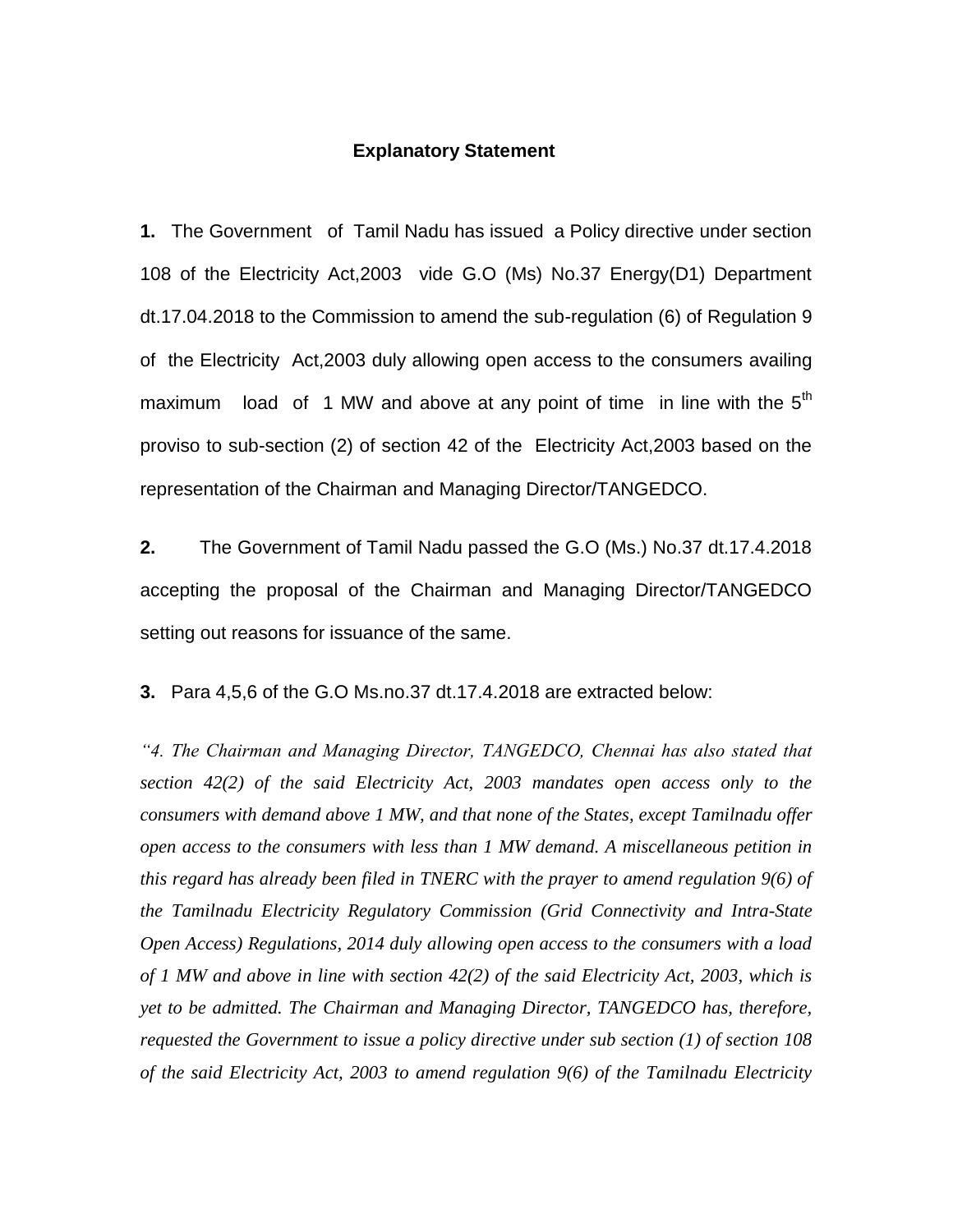*Regulatory Commission (Grid Connectivity and Intra-State Open Access) Regulations, 2014 duly allowing open access to the consumers with a load of 1 MW and above in line with Section 42(2) of the said Electricity Act, 2003.*

*5. The Government have examined the proposal carefully, with reference to the following implications in allowing open access to consumers with demand less than one MW:* 

- *(i) The consumers are moving from third party sale to captive wheeling to avoid paying cross subsidy surcharge, leading to huge loss of revenue to Tamilnadu Generation and Distribution Corporation Limited, which is increasing tremendously year by year;*
- *(ii) The Tamilnadu Generation and Distribution Corporation Limited has to spend on fixed charges to the open access consumers by high cost power purchase and also to compensate the wind CPP consumers for their banked power;*
- *(iii) Loss of revenue to Tamilnadu Generation and District Corporation Limited indirectly affects low end consumers by tariff revision, and*
- *(iv) Prevents future developments to supply quality and cheaper power to the public.*

*Further, it is considered that in view of the improved power situation prevailing at present and withdrawal of R&C measures in 2015 itself, there is no justification or reason to continue the existing regulations since the earlier directive was given in the public interest and when there was extraordinary deficit in the power situation, and hence it is now inevitable to revert to the situation prior to 2009*."

*6. The Government after careful examination have therefore decided to accept the proposal of the Chairman and Managing Director, Tamilnadu Generation and Distribution Corporation Limited and issue a policy directive under sub-section(1) of section 108 of the said Electricity Act, 2003 to amend the existing regulation 9(6) of the Tamil Nadu Electricity Regulatory Commission (Grid Connectivity and Intra-State Open Access) Regulations, 2014 duly allowing open access to the consumers with a load of 1*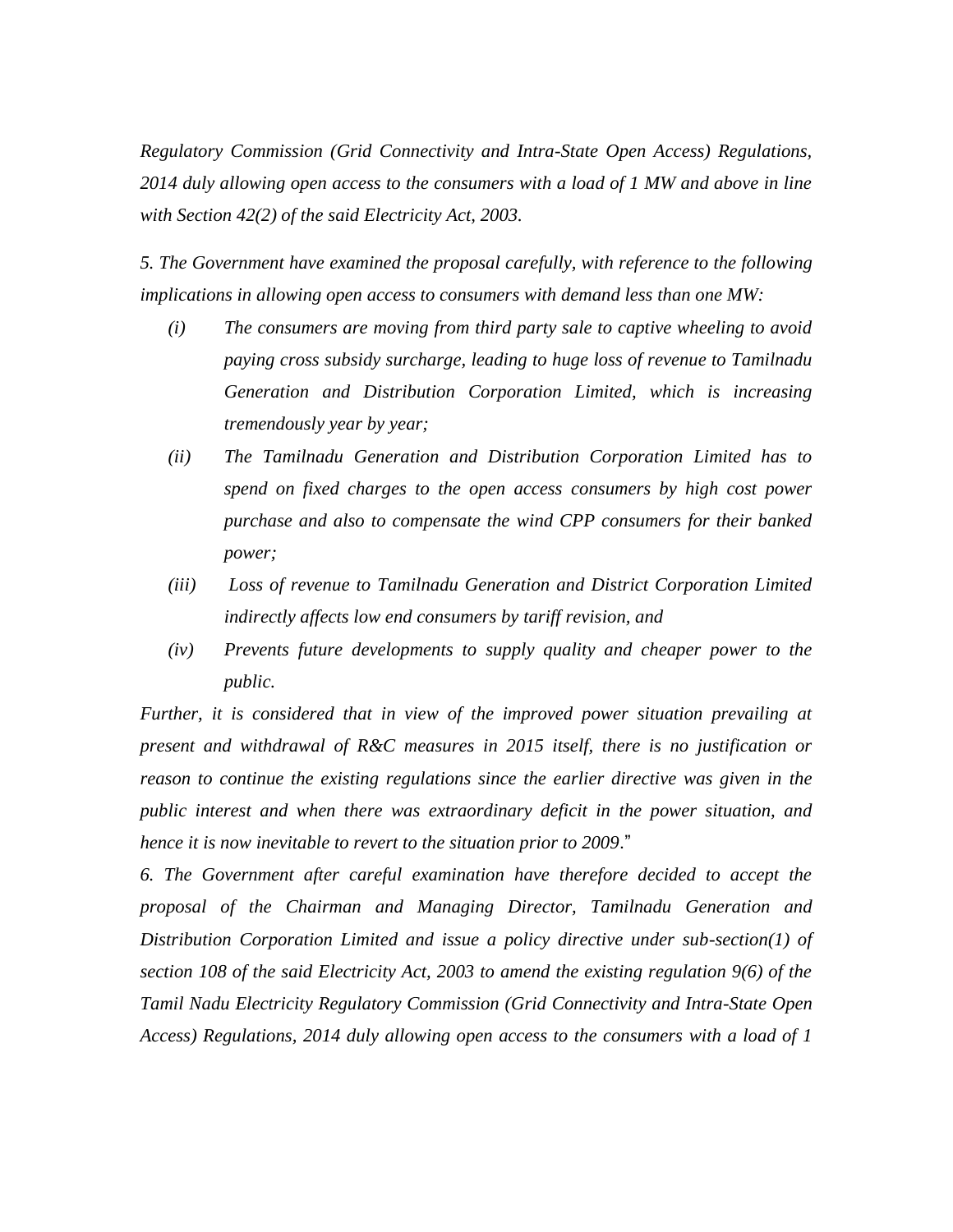*MW and above in line with 5th proviso to sub-section(2) of section 42 of the said Electricity Act, 2003 to the TNERC and hereby issue orders accordingly.*

**4.** Stakeholders preferred writ petitions W.P.Nos.11134 and 11135 of 2018 and writ appeals No.3254, 3255 & 3163 of 2019 against the said G.O dt. 17.4.2018 before the Hon'ble High Court of Madras. The Hon'ble High Court in W.A.No.3254, 3255 & 3163 of 2019 dt.19.8.2021 directed that *' the Tamil Nadu Electricity Regulatory Commission, to take up the matter for hearing, issue notice and proceed with the matter for deciding the policy directive issued by the Government. The Commission shall take into consideration the directions issued by the State Government and the submissions that are going to be made on the side of the appellants herein, analyse it and complete the proceedings as per the directions of the learned Single Judge'. .*

**5.** The petitioners and TANGEDCO have been heard by the Commission. Commission on 21.12.2021 directed the Registry to go for public consultation.

**6.** Commission after examination of the policy direction finds that there is an element of public interest in the direction.

**7.** Initially the total limit for availing open access stood at 1 MW before the amendment was issued vide notification dt.9.2.2010 to the Commission's Open Access regulations 2005. It was only upon the need expressed by TANGEDCO to reduce the open access limit in view of the R & C measures then in force to tide over the power shortage, the Commission decided to extend open access to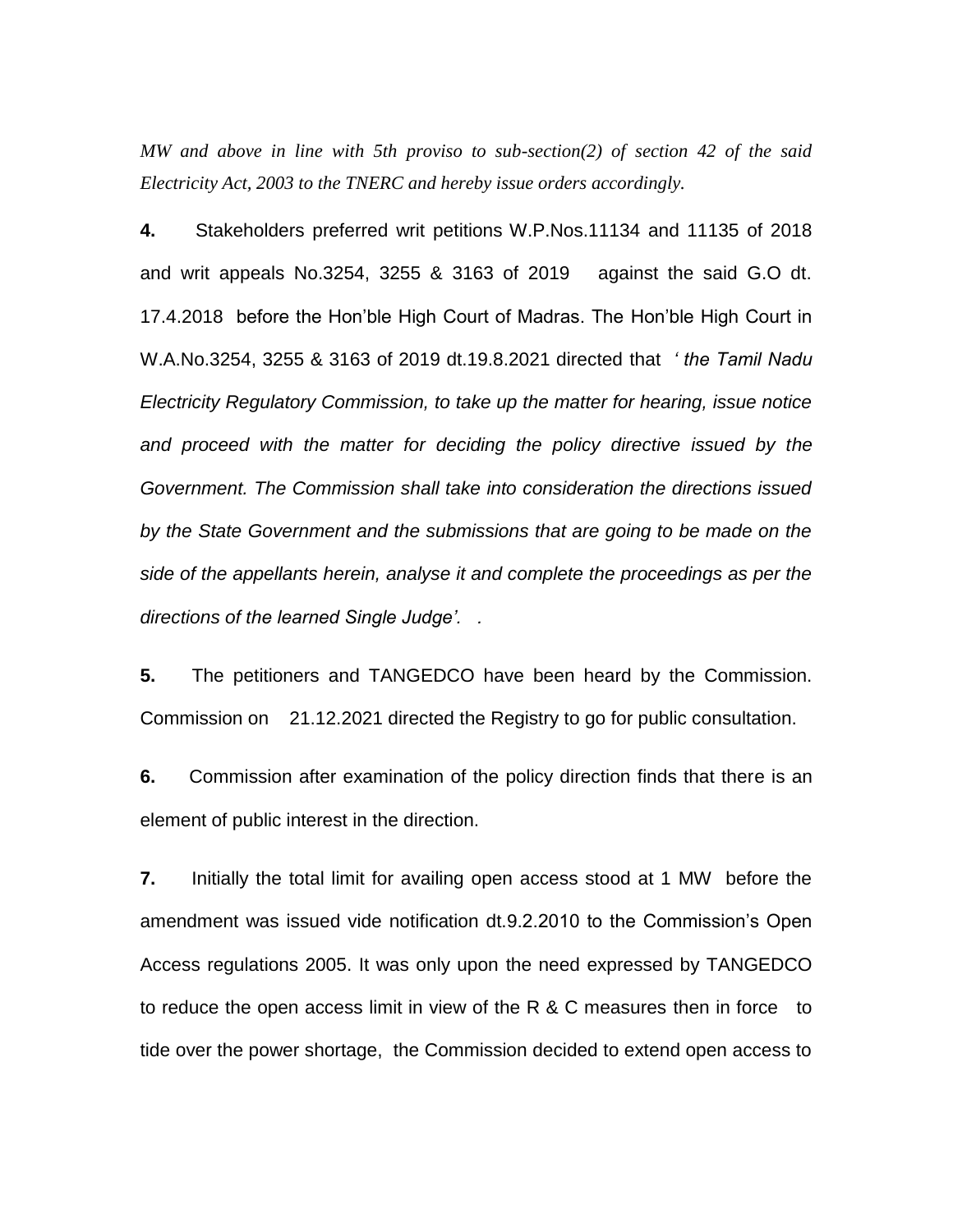all HT consumers irrespective of the contracted load. It is to be noted here that the earlier amendment was a sequel to the public interest warranting reduction of open access limit below 1 MW due to power deficit situation prevailing then.

**8.** Now that the Government of Tamil Nadu have stated that there is no power shortage at present and public interest demands that the original position be restored to avoid any burden of increase in retail tariff to the non open access consumers, to protect the interest of consumers under section 61(d) of the Electricity Act 2003 it is necessary that open access should be allowed only to consumers availing maximum load of 1 MW and above, more so, when the matter concerned involves public interest, the decision of the State government will have to be given serious consideration under section 108 of the Electricity Act 2003.

**9.** Also, the reduction of open access limit below 1 MW can be seen only as an one time relief as a measure of concession to tide over a temporary shortage of power and it cannot be seen as a permanent provision in view of the express language in  $5<sup>th</sup>$  proviso of section 42. It is a settled position of law that concessions or relief can be withdrawn after the accomplishment of the object and the Hon'ble High Court of Madras has also upheld the reintroduction of cross subsidy surcharge which was waived by TANGEDCO during the R&C period.

**10.** Even on the reasonableness of the need to restore the limit of open access to original position, considering the fact barring a few states in India no State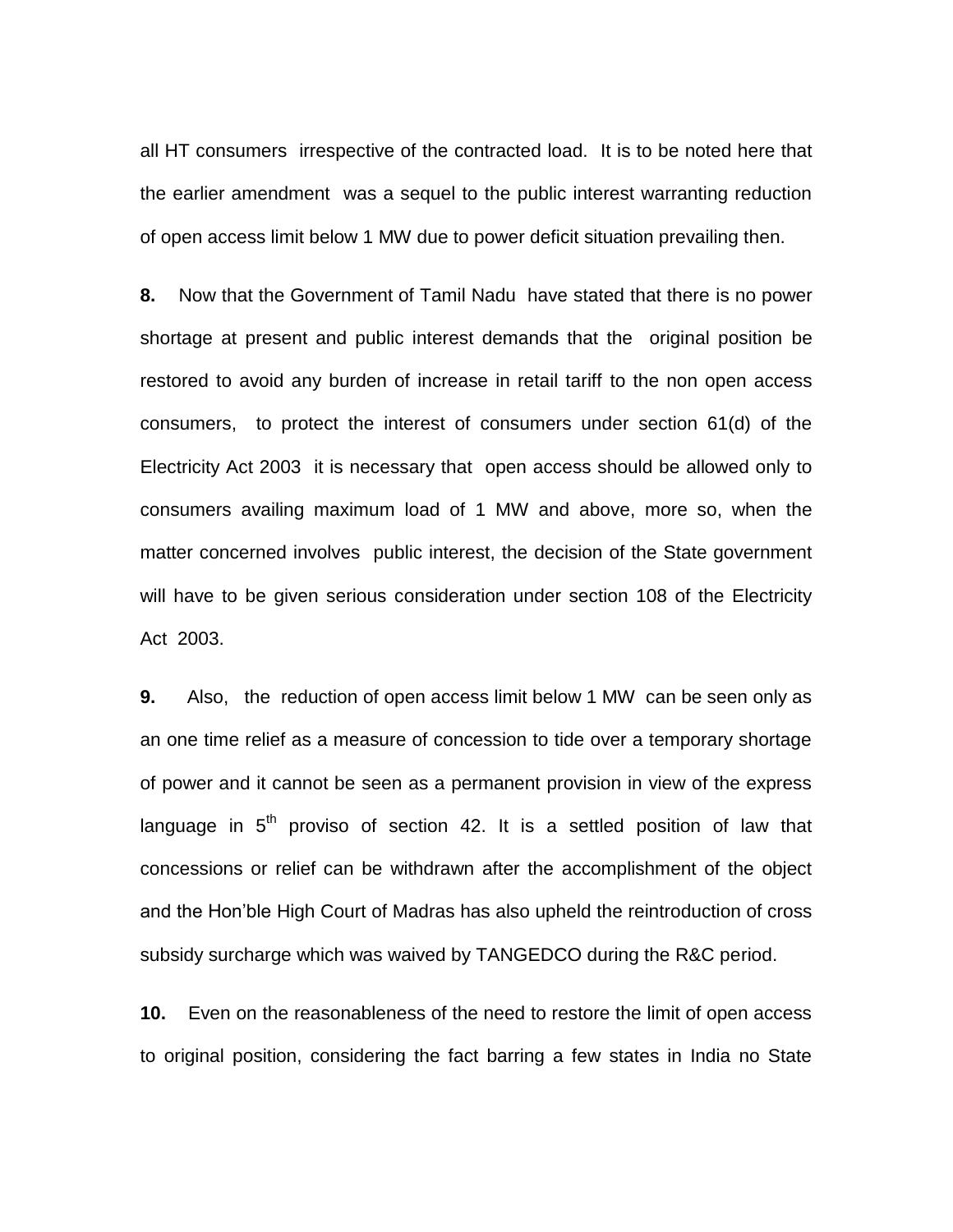allowed open access below 1MW, the Commission finds that the G.O issued by the GoTN satisfies the test of reasonableness as well. Further, considerable variations in schedules, frequent fluctuations in drawal of power through open access create operational constraints to the grid, uncertainty in load forecasting and power procurement for SLDC and the DISCOM.

 This amendment seeks to fulfil the objects of public interest and reasonableness expressed in the G.O and in order to give effect to the same, the restoring of the open access limit above 1 MW in the light of changed circumstances has become necessary.

(By order of the Tamil Nadu Electricity Regulatory Commission)

 (S.Chinnarajalu) **Secretary**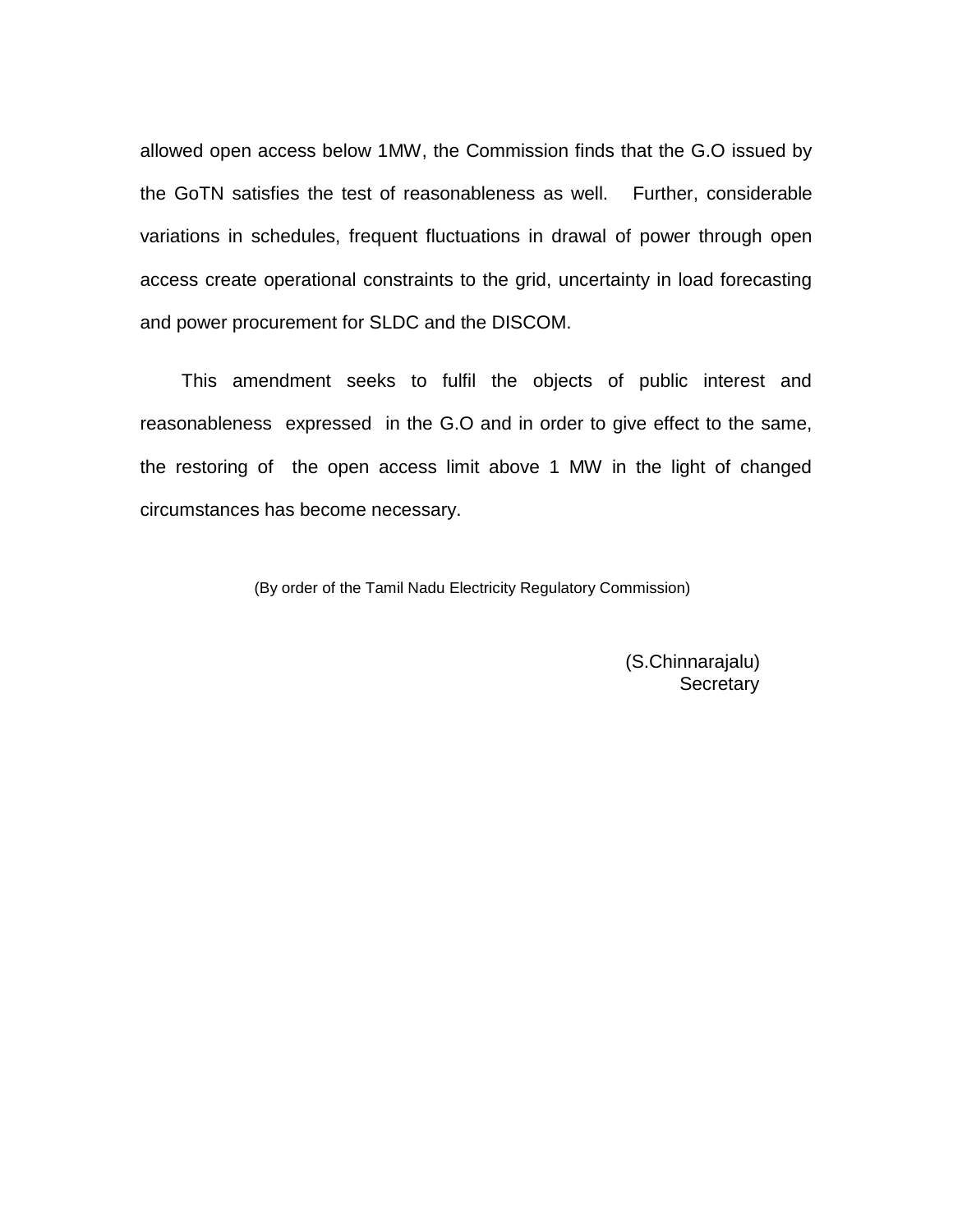# **STATEMENT SHOWING EXISTING PROVISION AND PROVISION AS AMENDED**

Tamil Nadu Electricity Regulatory Commission (Grid Connectivity and Intra-State Open Access) Regulations, 2014

| <b>Existing provision</b>          |            | Provision embodying the<br>amendment |            |
|------------------------------------|------------|--------------------------------------|------------|
|                                    |            |                                      |            |
| 9. Eligibility for Open Access and |            | 9. Eligibility for Open Access and   |            |
| conditions to be satisfied. $-$    |            | conditions to be satisfied. $-$      |            |
| (1)                                | <b>XXX</b> | (1)                                  | <b>XXX</b> |
| (2)                                | <b>XXX</b> | (2)                                  | <b>XXX</b> |
| (3)                                | <b>XXX</b> | (3)                                  | <b>XXX</b> |
| (4)                                | <b>XXX</b> | (4)                                  | <b>XXX</b> |
| (5)                                | <b>XXX</b> | (5)                                  | <b>XXX</b> |
|                                    |            |                                      |            |

*(6) Open Access shall be allowed to the intra state transmission system subject to the satisfaction of the conditions contained in the Act and in these Regulations. Having regard to operational constraints and other relevant factors, open access shall be allowed to all EHT & HT consumers within their contracted demand subject to the terms and conditions of supply. In case of generation of electricity from new and renewable sources, open access shall be allowed as specifically permitted by the Commission in its relevant regulations/orders in force*.

*(6) 1.Open Access shall be allowed to the intra state transmission system subject to the satisfaction of the conditions contained in the Act and in these Regulations. Having regard to operational constraints and other relevant factors, open access shall be allowed to all EHT & HT consumers who require a supply of electricity where the maximum power made available at any point of time exceeds one mega watt;*

*Provided further that open access shall be allowed to all EHT & HT consumers within their contracted demand subject to the*